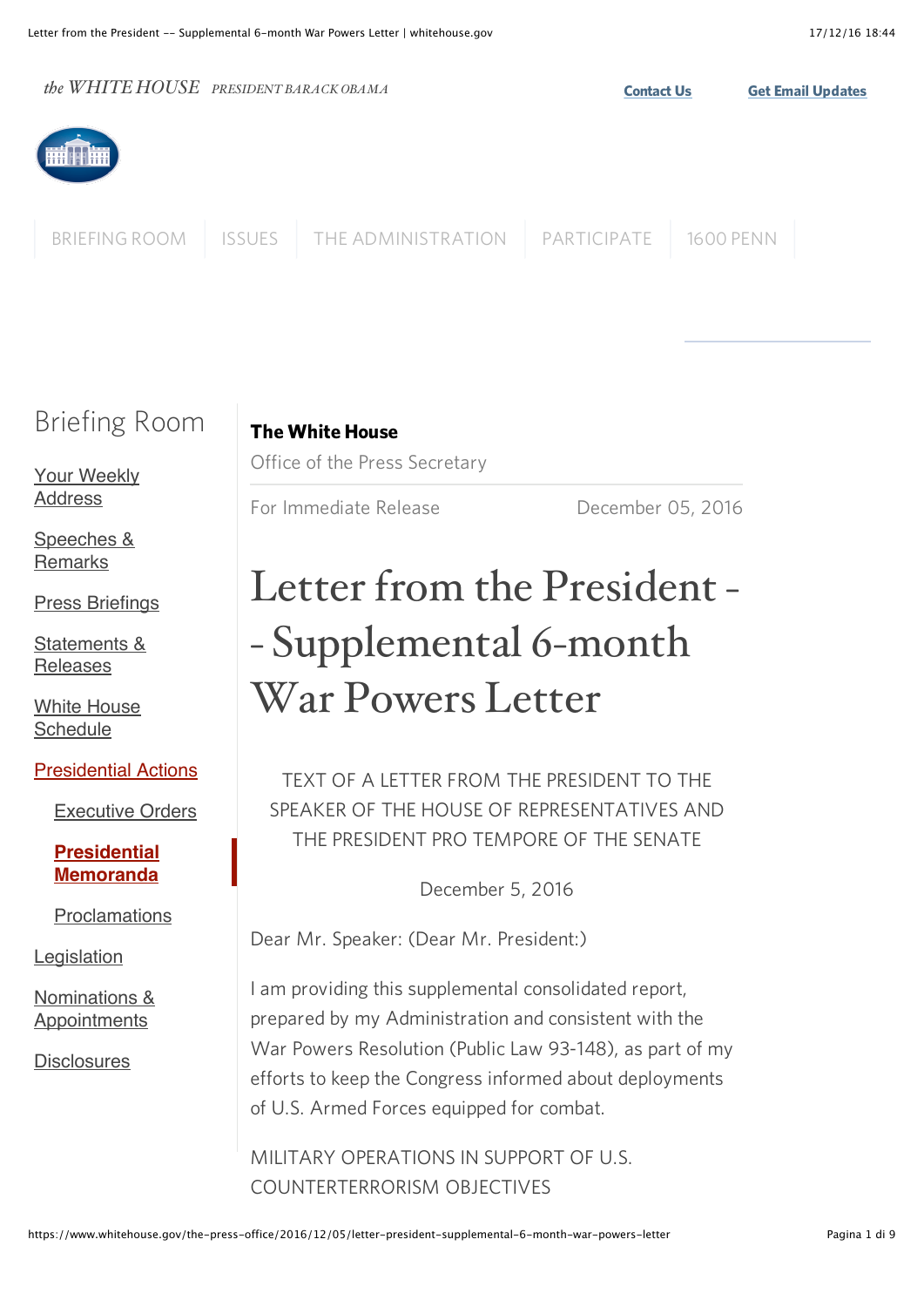In furtherance of U.S. counterterrorism efforts, the United States continues to work with partners around the globe, with a particular focus on the U.S. Central Command's and U.S. Africa Command's areas of responsibility. In this context, the United States has deployed U.S. combatequipped forces to enhance the counterterrorism capabilities and support the counterterrorism operations of our partners and allies. Specific information about counterterrorism deployments to select countries is provided below, and a classified annex to this report provides further information.

## Military Operations Against al-Qa'ida, the Taliban, and Associated Forces and in Support of Related U.S. Counterterrorism Objectives

Since October 7, 2001, U.S. Armed Forces, including special operations forces, have conducted counterterrorism combat operations in Afghanistan against al-Qa'ida, the Taliban, and associated forces. Since August 2014, these operations have targeted the Islamic State of Iraq and the Levant (ISIL), which was formerly known as al-Qa'ida in Iraq. In support of these and other overseas operations, the United States has deployed combat-equipped forces to a number of locations in the U.S. Central, Pacific, European, Southern, and Africa Command areas of operation. Such operations and deployments have been reported previously, consistent with Public Law 107-40 and the War Powers Resolution, and operations and deployments remain ongoing. These operations, which the United States has carried out with the assistance of numerous international partners, have been successful in seriously degrading al-Qa'ida's capabilities and brought an end to the Taliban's rule in Afghanistan. If necessary, in response to terrorist threats, I will direct additional measures to protect U.S. citizens and interests. It is not possible to know at this time the precise scope or the duration of the deployments of U.S. Armed Forces necessary to counter terrorist threats to the United States.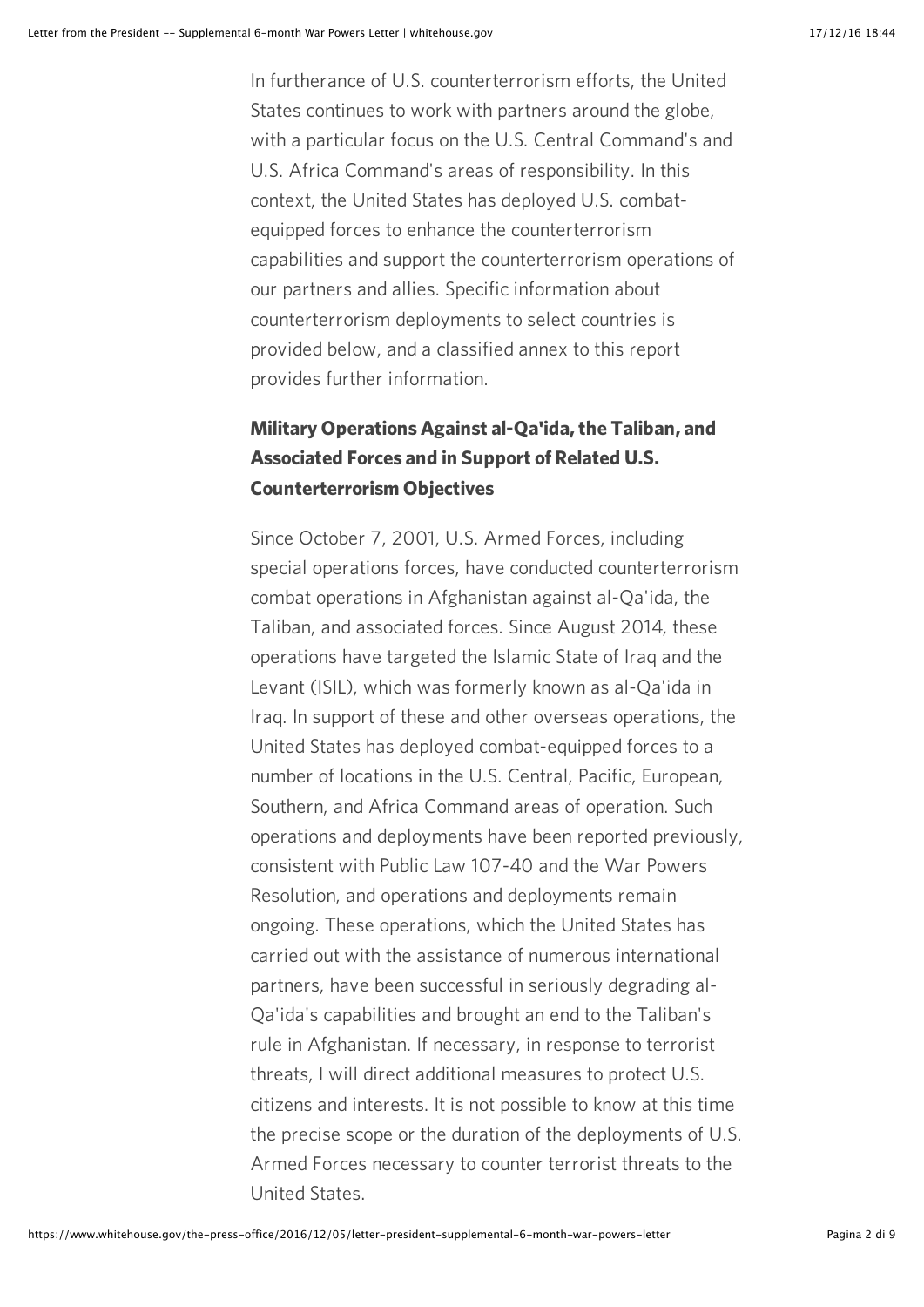Afghanistan. As I previously announced, U.S. Armed Forces have transitioned the lead for security to Afghan security forces while striking significant blows against al-Qa'ida's leadership and preventing Afghanistan from being used to launch attacks against the United States. A limited number of U.S. forces remain in Afghanistan for the purposes of, among other things, training, advising, and assisting Afghan forces; conducting and supporting counterterrorism operations against the remnants of core al-Qa'ida and against ISIL; and taking appropriate measures against those who directly threaten U.S. and coalition forces in Afghanistan or provide direct support to al-Qa'ida. The United States remains in an armed conflict, including against the Taliban, and active hostilities remain ongoing.

The mission to help train, advise, and assist the Afghan National Security Forces and Afghan ministries and institutions continues through the North Atlantic Treaty Organization-led Resolute Support Mission. The United Nations Security Council unanimously adopted Resolution 2189, dated December 12, 2014, which welcomed the Resolute Support Mission and underscored the importance of continued international support for the stability of Afghanistan.

The Force Management Level for U.S. Armed Forces in Afghanistan currently is 9,800. Effective January 1, 2017, the Force Management Level for Afghanistan will be 8,448. (The actual number of U.S. military personnel may exceed the Force Management Level due to certain forces being excluded from counting against the Force Management Level; for example, incoming and outgoing forces that overlap during rotations of units do not count against the Force Management Level.)

**Iraq and Syria.** As part of a comprehensive strategy to degrade and ultimately defeat ISIL, U.S. Armed Forces are conducting a systematic campaign of airstrikes and other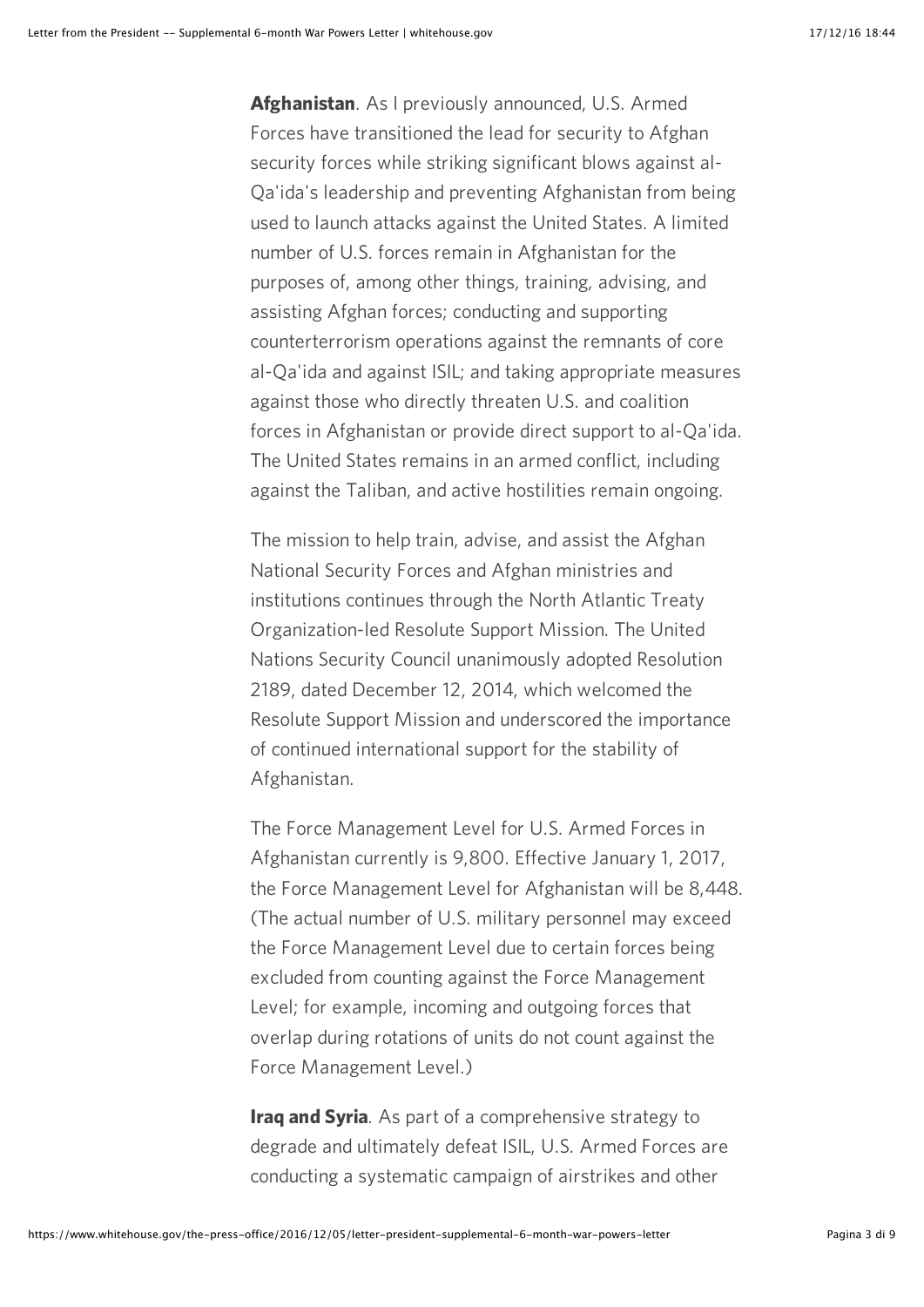necessary operations against ISIL forces in Iraq and Syria. United States Armed Forces are also conducting airstrikes and other necessary operations against al-Qa'ida in Syria. In Iraq, U.S. Armed Forces are advising and coordinating with Iraqi forces and providing training, equipment, communications support, intelligence support, and other support to select elements of the Iraqi security forces, including Iraqi Kurdish Peshmerga forces. Additionally, small teams of U.S. special operations forces have deployed to Syria to help coordinate U.S. operations with indigenous ground forces conducting operations against ISIL. The Force Management Level for U.S. Armed Forces in Iraq currently is 5,262. The Force Management Level for U.S. Armed Forces in Syria is 300.

Actions in Iraq are being undertaken in coordination with the Government of Iraq, and in conjunction with coalition partners.

**Turkey**. Strike and combat support aircraft, with associated U.S. military personnel, remain deployed to Turkey to support counter-ISIL operations and to support the defense of Turkey, at the Turkish government's request.

**Somalia.** In Somalia, U.S. forces continue to counter the terrorist threat posed by al-Qa'ida and its Somalia-based associated force, al-Shabaab. United States forces also advise, assist, and occasionally accompany regional forces, including Somali and African Union Mission in Somalia (AMISOM) forces, during counterterrorism operations. United States forces also conducted strikes in defense of U.S. forces, and in defense of partnered Somali and AMISOM forces, on June 21, July 20, July 31, August 31, September 25, and September 28, 2016.

Yemen. The U.S. military also has been working closely with the Government of Yemen to operationally dismantle and ultimately eliminate the terrorist threat posed by al-Qa'ida in the Arabian Peninsula (AQAP). A small number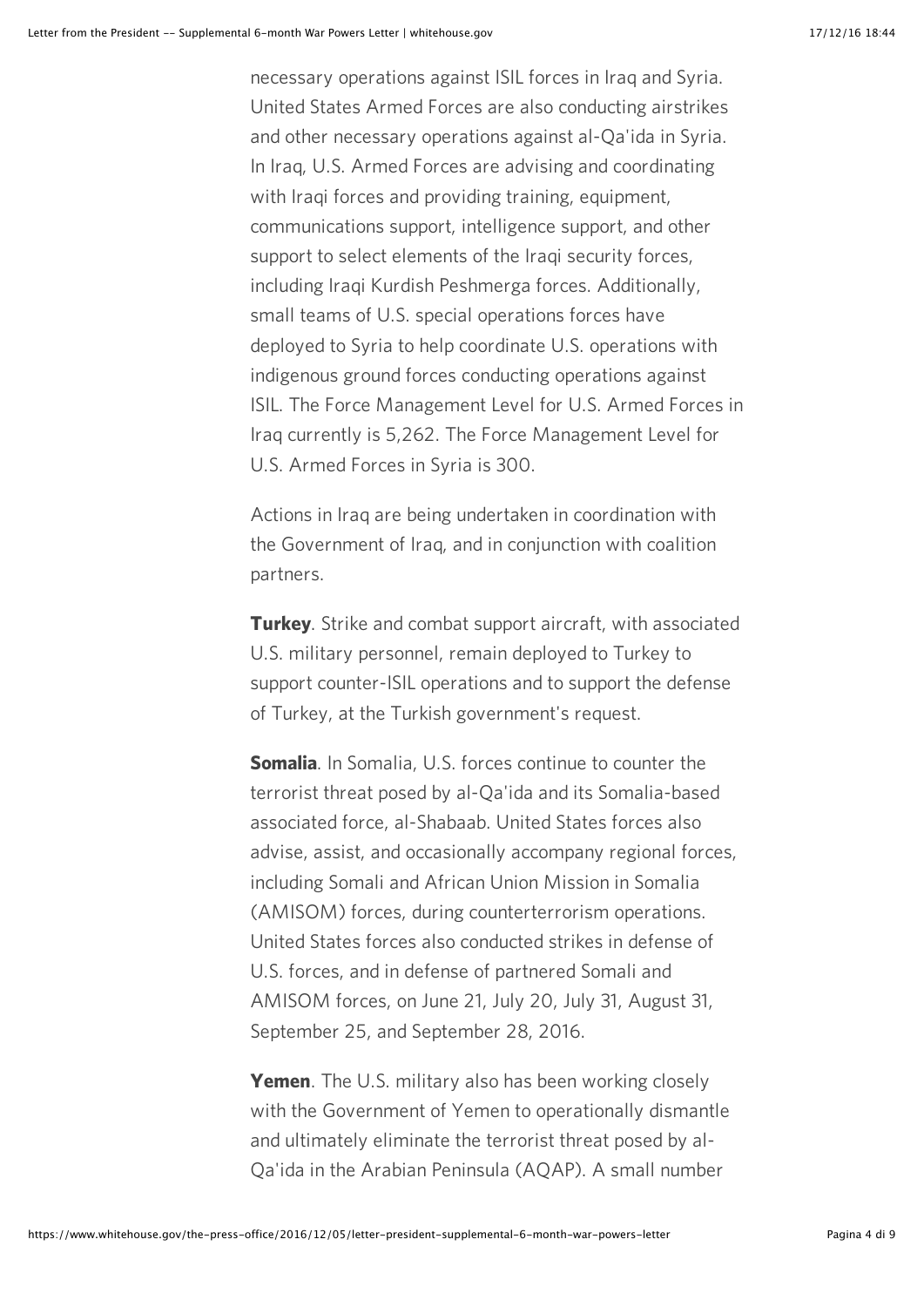of U.S. military personnel are deployed in Yemen to support operations against AQAP, including support for operations to capture AQAP leaders and key personnel. Our efforts have resulted in direct action against a limited number of AQAP operatives and senior leaders in that country who posed a terrorist threat to the United States and our interests. United States forces have conducted a number of airstrikes against AQAP combatants in Yemen since my June 13, 2016, update report, including on July 1, July 4, July 8, July 16, August 4, August 24, August 30, September 4, September 20, September 22, September 23, September 29, October 6, October 18, October 21, November 20, November 24, and November 30, 2016.

**Djibouti.** United States forces continue to partner with Government of Djibouti authorities, which have permitted use of Djiboutian territory for basing of U.S. forces. United States forces remain deployed to Djibouti, including for purposes of posturing for counterterrorism operations in the Horn of Africa and Arabian Peninsula and contingency support for embassy security augmentation in East Africa, as required.

Libya. United States forces continue to conduct airstrikes against ISIL targets in Libya, including in support of efforts by forces aligned with the Libyan Government of National Accord to recapture the city of Sirte from ISIL. These airstrikes are conducted at the request of and with the consent of the Government of National Accord.

**Cuba.** Combat-equipped forces, deployed since January 2002 to the Naval Base, Guantánamo Bay, Cuba, continue to conduct humane and secure detention operations for detainees held at Guantánamo Bay under the authority provided by the 2001 Authorization for the Use of Military Force (Public Law 107-40), as informed by the law of war. There were 59 such detainees as of the date of this report.

**Jordan**. At the request of the Government of Jordan,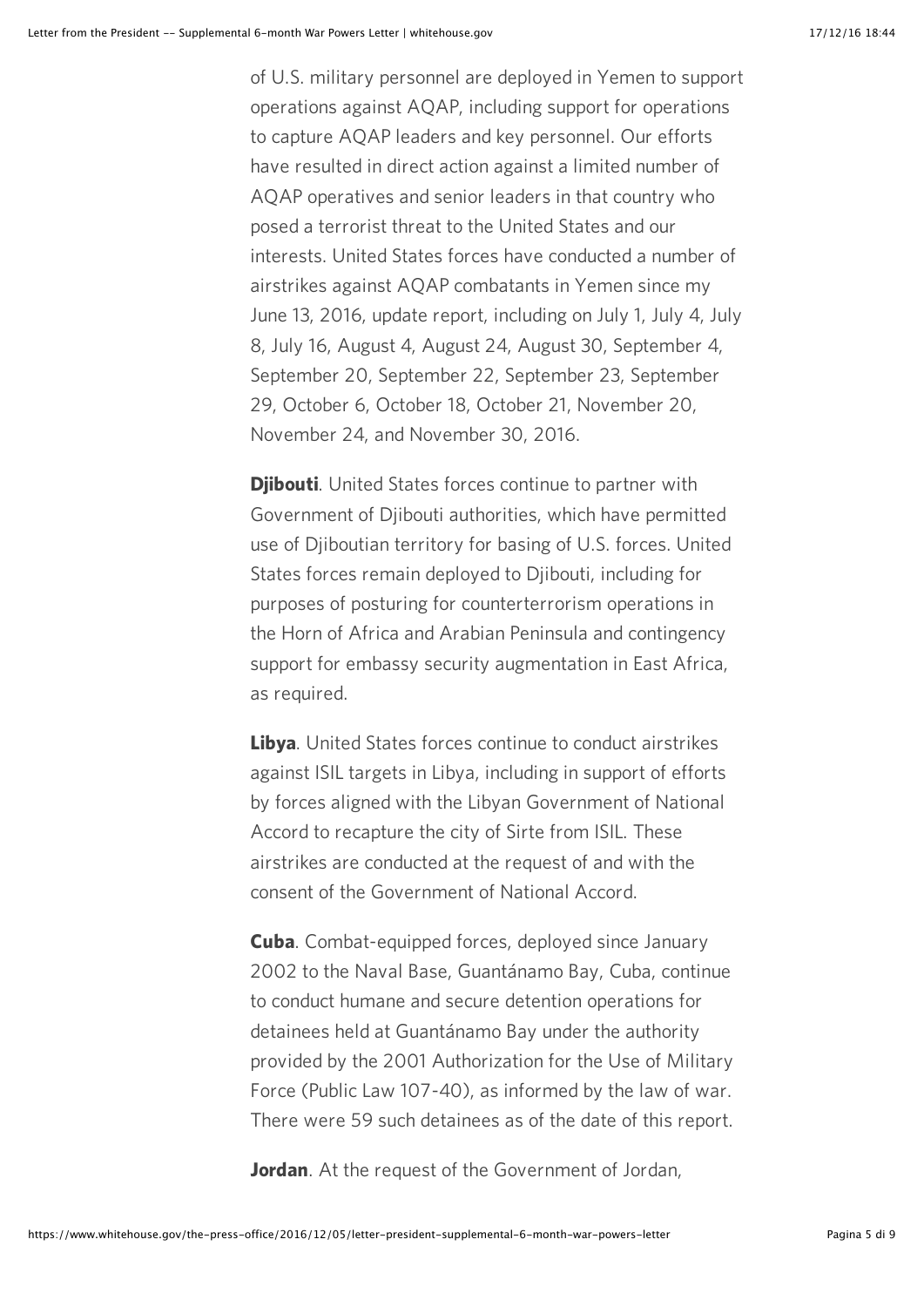approximately 2,300 U.S. military personnel are deployed to Jordan to support counter-ISIL operations and the security of Jordan and to promote regional stability. These forces will remain in Jordan, in full coordination with the Government of Jordan, until the security situation becomes such that they are no longer needed.

### Military Operations in Niger in Support of U.S. Counterterrorism Objectives

United States military personnel in Niger continue to provide support for counterterrorism intelligence collection and to facilitate intelligence sharing with French forces conducting counterterrorism operations in the Sahel and with other partners in the region. The total number of U.S. military personnel deployed to Niger is approximately 575.

## Military Operations in Cameroon in Support of U.S. Counterterrorism Objectives

Approximately 285 U.S. military personnel are deployed to Cameroon, with the consent of the Government of Cameroon, to conduct airborne intelligence, surveillance, and reconnaissance operations in the region. These forces are equipped with weapons for the purpose of providing their own force protection and security, and they will remain in Cameroon until their support is no longer needed.

## MILITARY OPERATIONS RELATED TO THE LORD'S RESISTANCE ARMY

United States military personnel with appropriate combat equipment remain deployed to various countries in the central Africa region to serve as advisors to regional forces of the African Union Regional Task Force that are working to apprehend or remove Joseph Kony and other senior Lord's Resistance Army (LRA) leaders from the battlefield and to protect local populations. Additional information about military operations related to the LRA is provided in the classified annex.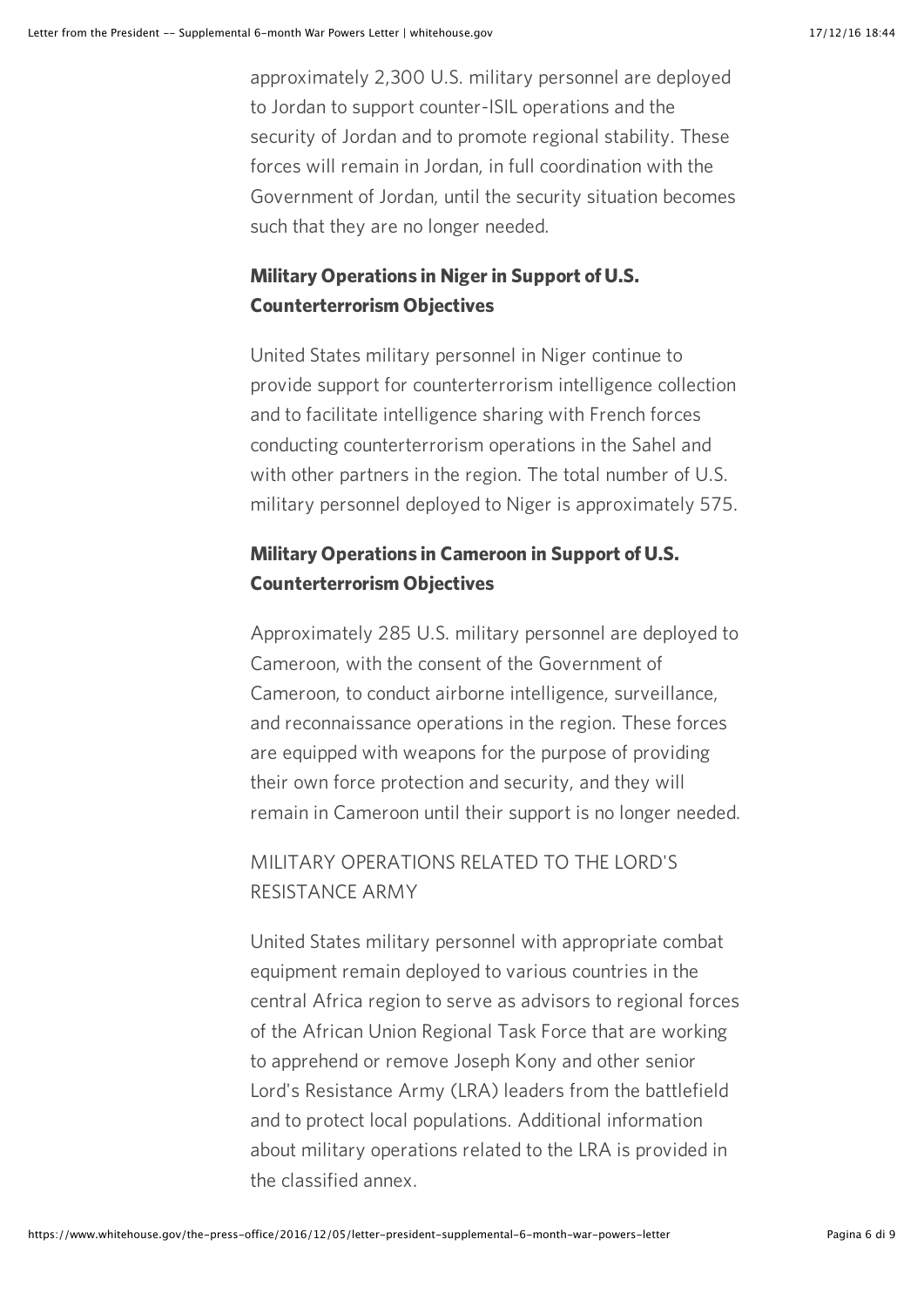#### MILITARY OPERATIONS IN THE RED SEA

As I previously reported, on October 12, 2016, U.S. forces conducted missile strikes on radar facilities in Houthicontrolled territory in Yemen. These strikes were in response to anti-ship cruise missile attacks perpetrated by Houthi insurgents on U.S. Navy warships in the international waters of the Red Sea on October 9 and October 12.

#### MILITARY OPERATIONS IN EGYPT

Approximately 700 military personnel are assigned to or supporting the U.S. contingent of the Multinational Force and Observers, which have been present in Egypt since 1981.

## MILITARY OPERATIONS RELATED TO THE SECURITY OF U.S. CITIZENS AND PROPERTY IN SOUTH SUDAN

As I reported in July 2016, U.S. military personnel with appropriate combat equipment are deployed to South Sudan to support the security of U.S. citizens and property in South Sudan, including of our Embassy in Juba. These forces will remain in South Sudan, in full coordination with the Government of South Sudan, until the security situation becomes such that they are no longer needed. The forces that were deployed to Uganda to support this mission have redeployed to Djibouti or their home stations in Europe.

#### U.S./NATO OPERATIONS IN KOSOVO

The U.N. Security Council authorized Member States to establish a NATO-led Kosovo Force (KFOR) in Resolution 1244 on June 10, 1999. The original mission of KFOR was to monitor, verify, and, when necessary, enforce compliance with the Military Technical Agreement between NATO and the then-Federal Republic of Yugoslavia (now Serbia), while maintaining a safe and secure environment. Today, KFOR deters renewed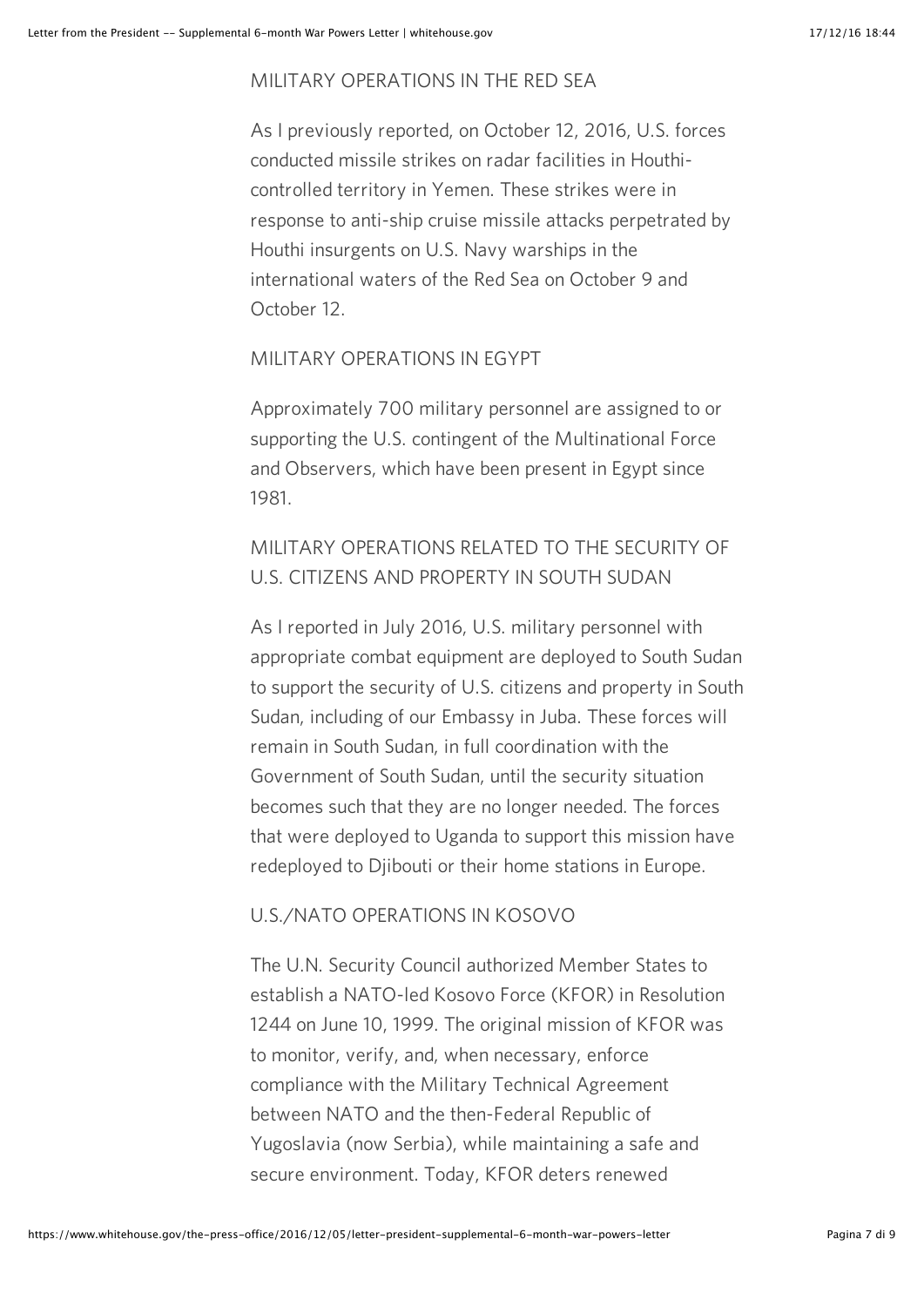hostilities in cooperation with local authorities, bilateral partners, and international institutions. The principal military tasks of KFOR forces are to help maintain a safe and secure environment and to ensure freedom of movement throughout Kosovo. The U.S. contribution to KFOR is approximately 774 U.S. military personnel out of the total strength of approximately 4,475 personnel.

I have directed the participation of U.S. Armed Forces in all of these operations pursuant to my constitutional and statutory authority as Commander in Chief and as Chief Executive (including the authority to carry out Public Law 107-40 and other statutes), as well as my constitutional and statutory authority to conduct the foreign relations of the United States. Officials of my Administration and I communicate regularly with the leadership and other Members of Congress with regard to these deployments and we will continue to do so.

Sincerely,

BARACK OBAMA

## **9 8 8 8 4 9 8**

#### **HOME**

**BRIEFING ROOM**

**From the News Room** [Latest News](https://www.whitehouse.gov/blog) [Share-Worthy](https://www.whitehouse.gov/share) [Photos](https://www.whitehouse.gov/photos) [Video Gallery](https://www.whitehouse.gov/video) [Live Events](https://www.whitehouse.gov/live) Music & Arts **[Performances](https://www.whitehouse.gov/performances) From the Press Office** [Your Weekly](https://www.whitehouse.gov/briefing-room/weekly-address)

**ISSUES Popular Topics** [Supreme Court](https://www.whitehouse.gov/scotus) Nomination [Criminal Justice](https://www.whitehouse.gov/issues/criminal-justice-reform) Reform [The Record](https://www.whitehouse.gov/the-record) **[Cuba](https://www.whitehouse.gov/issues/foreign-policy/cuba)** [See All](https://www.whitehouse.gov/issues) **Top Issues** [Civil Rights](https://www.whitehouse.gov/issues/civil-rights) [Climate Change](https://www.whitehouse.gov/climate-change) **[Economy](https://www.whitehouse.gov/economy)** [Education](https://www.whitehouse.gov/education)

**THE ADMINISTRATION People** [President Barack](https://www.whitehouse.gov/administration/president-obama) Obama [Vice President](https://www.whitehouse.gov/administration/vice-president-biden) Joe Biden First Lady [Michelle Obama](https://www.whitehouse.gov/administration/first-lady-michelle-obama) [Dr. Jill Biden](https://www.whitehouse.gov/administration/jill-biden) [The Cabinet](https://www.whitehouse.gov/administration/cabinet) [Executive Office](https://www.whitehouse.gov/administration/eop) of the President [Senior White](https://www.whitehouse.gov/administration/senior-leadership)

**PARTICIPATE Digital** [Follow Us on](https://www.whitehouse.gov/engage/social-hub) Social Media [We the Geeks](https://www.whitehouse.gov/we-the-geeks) **Hangouts** [Mobile Apps](https://www.whitehouse.gov/mobile) [Developer Tools](https://www.whitehouse.gov/developers) [Tools You Can](https://www.whitehouse.gov/tools) Use **Join Us** [Tours & Events](https://www.whitehouse.gov/participate/tours-and-events) Jobs with the [Administration](https://apply.whitehouse.gov/)

#### **1600 PENN**

**Inside the White House Eisenhower** [Executive Office](https://www.whitehouse.gov/about/inside-white-house/eeob-tour) Building Tour [West Wing Tour](https://www.whitehouse.gov/about/inside-white-house/west-wing-tour) [Video Series](https://www.whitehouse.gov/about/inside-white-house/video-series) [Décor and Art](https://www.whitehouse.gov/about/inside-white-house/art) **[Holidays](https://www.whitehouse.gov/holidays)** [See All](https://www.whitehouse.gov/about/inside-white-house) **History & Grounds [Presidents](https://www.whitehouse.gov/1600/Presidents)**